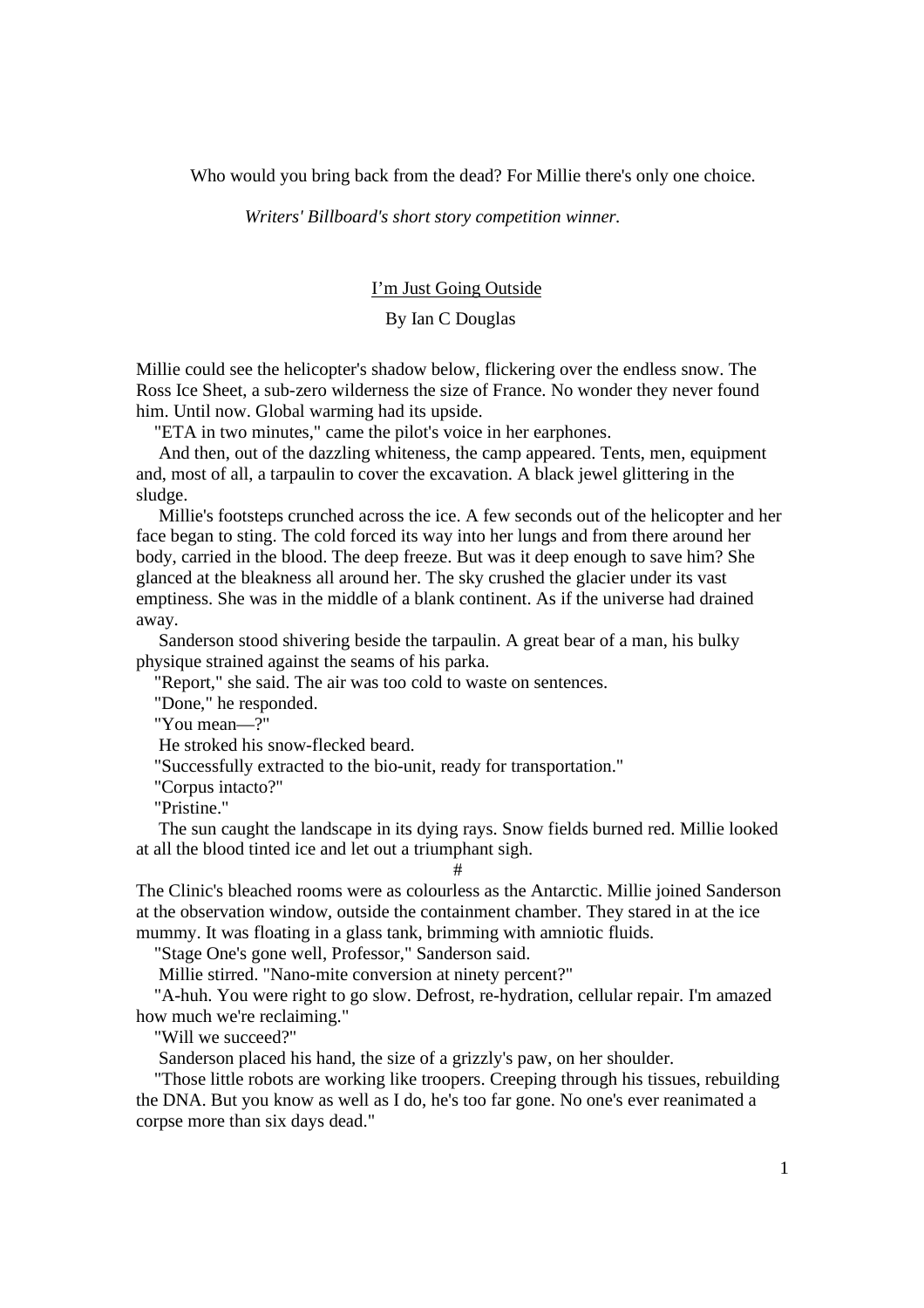"No one's ever worked on a cadaver preserved in the ice." "For a hundred and fifty years? Millie, you must be prepared for failure." "No!" She clenched her fists. "Why? Why is this one so important?" She turned away. "Commence Stage Two." #

Stage Two didn't work. Millie ordered them to keep trying. She bawled at the accountants and made false promises to the CEO. All the lies were worth it. Finally, the spark caught. The reconstructed heart trembled, shuddered and began beating. Blood flowed through veins once desiccated, now corporeal. Lungs, buried for decades in a glacier, sucked in oxygen. Cells multiplied. Nutrients were fed in by tubes and flushed the digestive system. Even stubble bloomed on the cheeks.

It was no longer a cadaver, but a man. Yet still not alive.

"He's brain dead, Millie. I told you."

She glared at Sanderson, hating him for his negativity.

 "A Japanese nano-therapy is arriving tonight. The most advanced on the planet," she replied.

"Even if it works, what next? Tutankhamun?"

Millie frowned.

"Why don't you just clone your dead explorer? We've got the DNA." Sanderson asked.

"That would be a copy. As blank as a sheet of paper."

"But why him?"

She hesitated. She couldn't bottle it up any longer.

"I was reading up on him when my mother brought the news."

"The news?"

"My father was dead. Heart attack."

"Ah!"

Sanderson thought for a few moments.

"Maybe it's your father you really want to bring back?" he said gently.

Millie clenched her fists.

"Too bad long term decomposition is irreversible," she replied coldly.

 "Mud is no substitute for ice," Sanderson said. "But Professor, Millie, all the grief in the world can't resurrect the dead."

"Yes, it can!"

She was shouting.

#

The Japanese nana-mites proved stubborn machines. They crawled through the vast labyrinth of the brain, fusing synapses and patching neurons. If the connection failed they repeated their tricks, over and over. By now the staff referred to him as The Patient. He was moved to a medical bed. While microscopic robots toiled away invisibly, dedicated nurses monitored The Patient around the clock. Vitals were constantly measured and the meds adjusted.